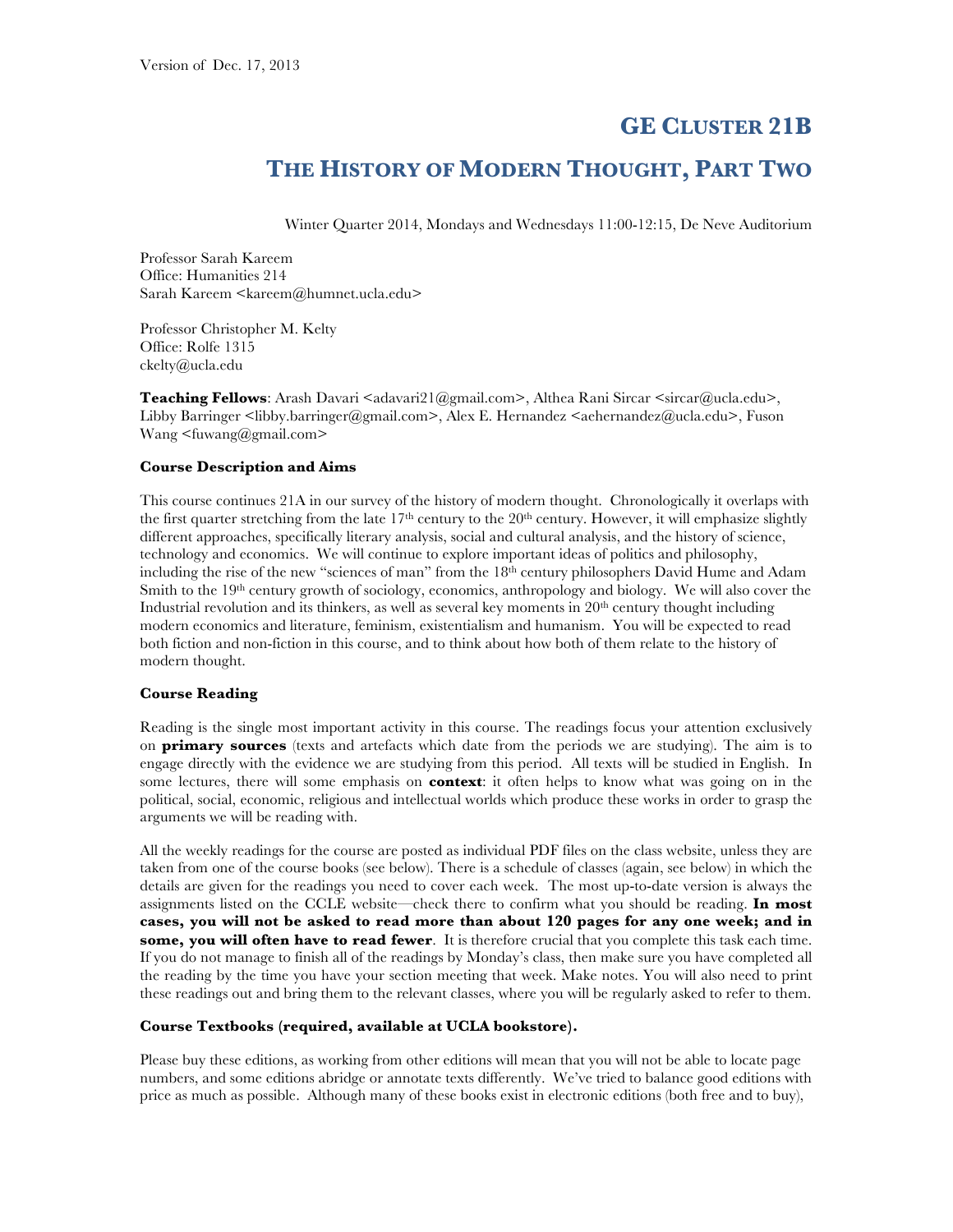you will find it annoyingly difficult and disruptive to follow along (and to cite the work in your papers) unless you are working from these editions. Many of these editions also have valuable introductions, annotations, and critical literature included with them, which can aid you in composing a paper.

- 1. Daniel Defoe, *Robinson Crusoe* (Penguin) ISBN-13: 978-0141439822
- 2. David Hume, *An Enquiry Concerning Human Understanding* (Hackett) ISBN-13: 978-0872202290
- 3. Mary Shelley, *Frankenstein* (Norton, 2nd Ed.) ISBN-13: 978-0393927931
- 4. John Stuart Mill, *On Liberty and Other Essays* (Oxford World's Classics), ed. John Gray. Oxford University Press, 2008. 978-0199535736
- 5. Karl Marx and Friedrich Engels, *The Communist Manifesto (Oxford World Classics)* ed. David McLellan, Oxford University Press, 1992 [1848] ISBN: 978-0199535712
- 6. Charles Darwin, *Darwin* (Norton Critical Editions, 3rd ed. ) Philip Appleman ed., WW Norton and Co, 2000. ISBN: 978-0393958492.
- 7. VirginaWoolf, *To the lighthouse, Annotated.* Annotated and with an introduction by Mark Hussey, Harvest Publishers ISBN: 9780156030472
- 8. Jean-Paul Sartre, *Existentialism is a Humanism*, Yale University Press, ISBN: 978-0300115468

# **Course Requirements**

You grade in this course is determined by your ability to read and understand the texts, and your ability to communicate your understanding in discussion and in writing. Lecture and section attendance are therefore mandatory and essential to your success in the course.

Writing, lectures and lecture activities (60%): Lectures are designed to introduce you to the texts and especially, the contexts and arguments related to the texts and to ease your understanding of them. It is often difficult or impossible to read and understand the texts without the help of the lectures, and it is therefore to your benefit to make the most of the lectures. Occasionally, there will be classroom activities that test your knowledge: quizzes, discussions, etc. These activities are at the discretion of the instructors and are not scheduled in advance. You must be present to engage in them, there will be no make-ups. The *most significant component* of your final grade is calculated on the basis of two assignments: one in the first half of the quarter, the other in the second half. For these assignments, you will have a choice of questions on topics which we will have studied, and you will be asked to answer only one, in the form of an essay of 5-6 pages long. In both cases, you will be tested on your ability to demonstrate the knowledge you have acquired about the ideas and theories of the course in the shape of a reasoned and argument that draws upon the evidence of the texts themselves. We will do some work on how to write these essays in class and section.

Discussion sections (40%): The remaining 40% of your grade comes from your work in class and in section. Each section will be designed around the teaching fellow's own system of awarding points or grades for your participation. You may be expected, for instance, to demonstrate that you have read the texts, to come up with provocative questions for the discussion, to make connections to other texts or events, etc. Expectations for section will be outlined at the first meeting of each quarter.

# **General Education Requirements and Information**

Upon completion of all three quarters of the cluster, students will satisfy 4 GE course requirements:

3 in Foundations of Society & Culture (1 in Historical Analysis and 2 in Social Analysis) 1 in Foundations of the Arts & Humanities (Philosophical and Linguistic Analysis)

Upon completion of the Spring seminars, students may receive Writing II credit, provided they have completed Writing I credit, either prior to the course, or concurrently by taking Comp 3 in Winter 2014 (instructions are on the website).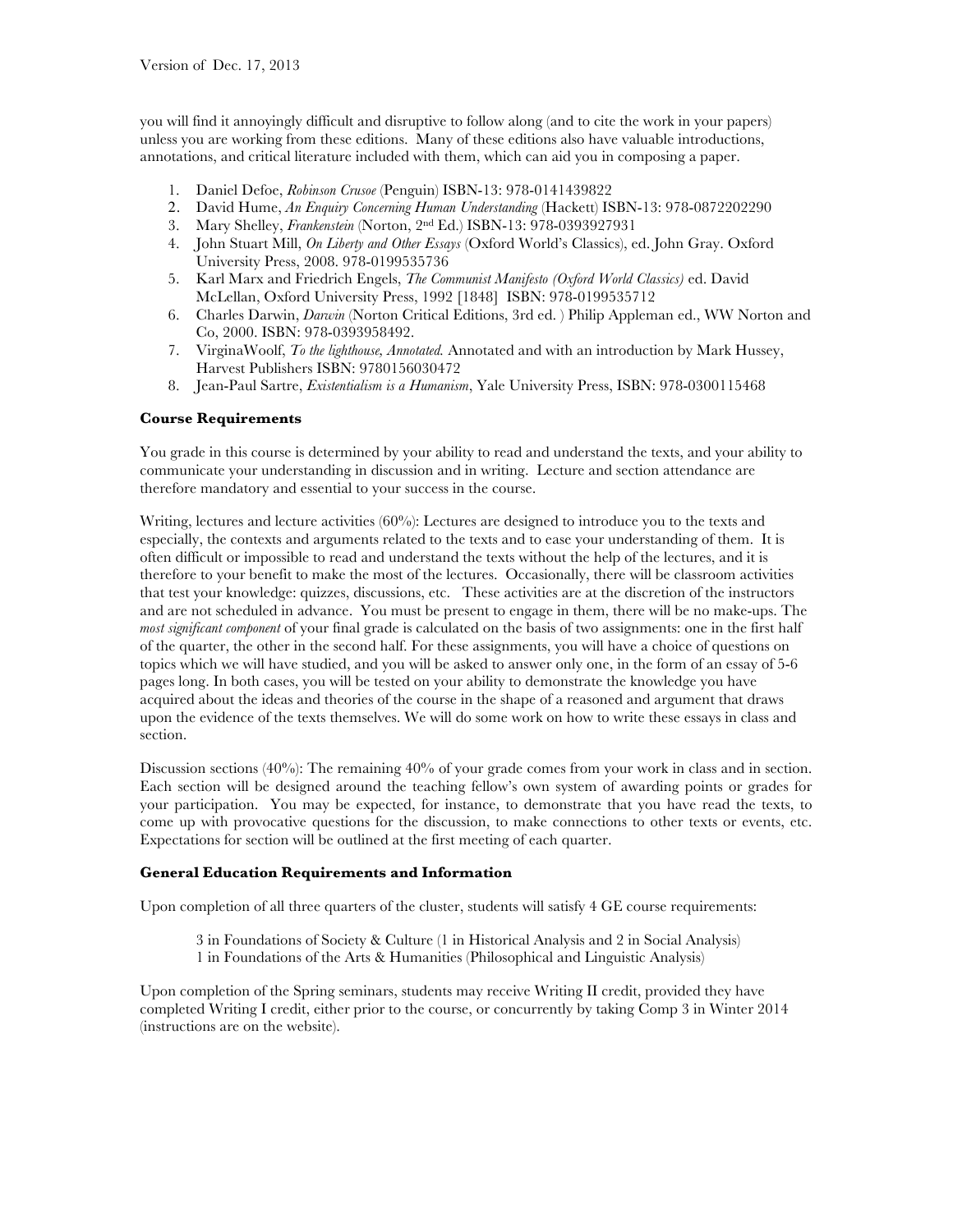# **Detailed Schedule**

# **N.B.: The readings for each week are to be completed by the Monday lecture.**

*Week 1: You find yourself shipwrecked on a desert island...* Monday January 6th: Introduction and Review; Daniel Defoe, *Robinson Crusoe*.

Wednesday, January 8th : *Robinson Crusoe* cont'd.

#### **Readings**:

**For 1/6:** Defoe, *Robinson Crusoe*, Look at title page and preface on two unnumbered pages following "note on the text" before main text starts. In addition read 5-6, 30-65, 90-121

**For 1/8**: Defoe, *Robinson Crusoe* 122-137, 148-180, 238-241

# *Week 2: Rationality, the Science of Human Nature, Emotion and Affect*

Monday, January 13th Hume's Skepticism

Wednesday, January 15<sup>th</sup> Hume and Smith on sympathy and imagination

# **Readings:**

**For 1/13:** Hume, *Enquiry*, 1-53 (Book from Bookstore); *A Treatise of Human Nature*, 263-274 (PDF Online).

**For 1/15:** Hume, *A Treatise of Human Nature*, 316-24, 368-371, 574-591 (PDF Online); *Enquiry* "Of the Association of Ideas," (original version, PDF online), 17-23, Smith, *Theory of Moral Sentiments* 9- 16, *Lectures on Rhetoric and Belles Lettres* Lecture 6 (25-32) (PDF online).

#### *Week 3: Political Economy*

# **Monday, January 20rd Martin Luther King Day, No Class.**

Wednesday, January 22thAdam Smith on *The Wealth of Nations*

#### **Readings**:

Adam Smith, *The Wealth of Nations*, (1904 Edition, edited E. Cannan). I.1-7 (p. 1-72) (PDF online).

*Week 4 Liberty and rights; individuals and populations* Monday, January 27th : Benjamin Franklin, *Autobiography*; Mary Wollstonecraft, *Vindication*

Wednesday, January 29<sup>th:</sup> Political Economy and the Industrial Revolution / Utilitarianism.

# **Readings:**

**For 1/27:** Franklin, 1-20, 45-6, **66-76 [most important bit]**, 77-83, 130-134; Wollstonecraft, 170-195 (PDF Online).

**For 1/29:** Malthus, *Essay on Population* (1798) preface, chaps I-II, V, X, XVIII-XIX (PDF online); Jeremy Bentham, *An Introduction to the Principles of Morals and Legislation* [1823], Chapter1 "On the Priniciple of Utility" and Chapter 4 "Value of a Lot of Pleasure or pain, How to be Measured" (p. 1-7 and p. 29-32. PDFs online)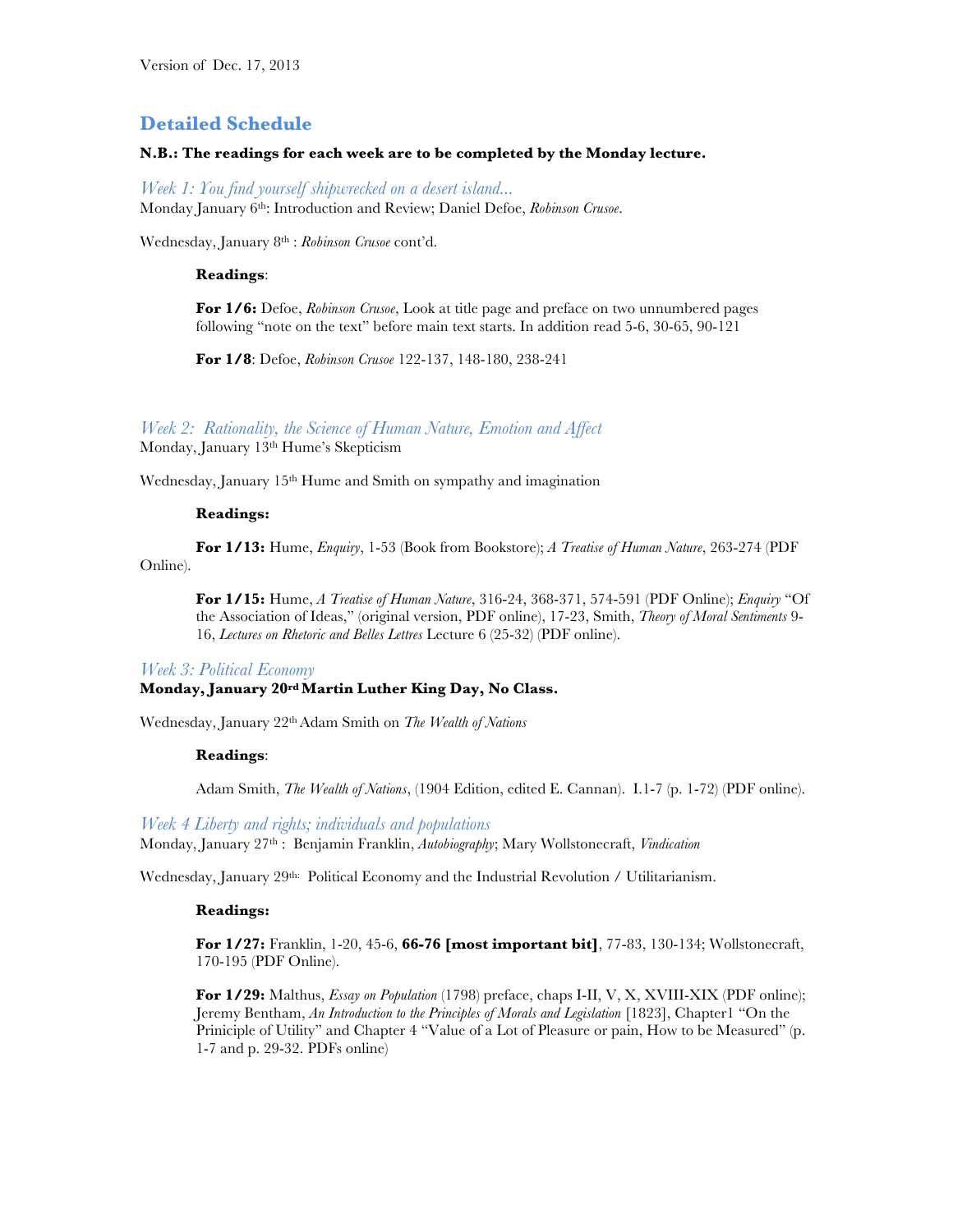# *Week 5 Romanticism and Imagination in modern thought*

Monday, February 3rd Samuel Taylor Coleridge, *Biographia Literaria* Chapters 13, 14, "Rime of the Ancient Mariner"

Wednesday, February 5th Mary Shelley, *Frankenstein*

#### **Readings:**

**For 2/3:** Coleridge, *Rime of the Ancient Mariner* (Norton Edition) (PDF Online)

**For 2/5:** Frankenstein, 7-40, 65-80, 88-101, 140-161 (Book at the Bookstore)

*Week 6 Liberty at home and Slavery abroad* Monday, February 10th Mill *On Liberty*

Wednesday, February 12th Mill, Carlyle and Slavery in the Colonies

#### **Readings:**

John Stuart Mill, *On Liberty and Other Essays* Pages: *On Liberty* chapters 1-3 (p. 5-82) (Book at the Bookstore)

Thomas Carlyle, "Occasional Discourse on the Negro Question" *Fraser's Magazine* vol. XL December 1849, (p. 670-679) (PDF Online)

John Stuart Mill "The Negro Question*," Frasers Magazine* vol. XLI, January 1850, (p.25-31) (PDF Online)

#### *Week 7 Communism*

# **Monday, February 17th Presidents Day. No class**

Wednesday, February 19th *The Communist Manifesto* and *Das Kapital*.

#### **Readings:**

Karl Marx and Friedrich Engels, *The Communist Manifesto* (1848) (p. 1-39) (At the Bookstore)

Marx, Capital: The Critique of Political Economy (1867), From Chapter 1 Read: pgs 125-139 ( Section 1 and 2), pgs 163-177 (Section 4) (PDF online).

*Week 8 Evolutionary Theory and Social Science (Darwin and Gilman)*

Monday, February 24<sup>th</sup>: Darwin and Evolutionary theory

Wednesday, February 26<sup>th</sup>: Darwin and Gilman on humans, emotions and sex.

#### **Readings:**

**For 2/24:** In Appleman, ed., *Darwin* (from *The Origin of Species* and *The Descent of Man and Selection in Relation to Sex*) pps. 95-135, [optional: 158-174], 230-254; From Lamarck, *Zoological Philosophy (pgs*  44-49). (Book from the Bookstore).

**For 2/26:** Charlotte Perkins Gilman, *Women and Economics*, (p. lxxi-lxxiii, 1-75) [PDF online].

# *Week 9 Modernism in Economics and Literature*

Monday, March 3rd John Maynard Keynes, modern economics and the Bloomsbury scene.

Wednesday, March 5th Virginia Woolf, *To the Lighthouse*